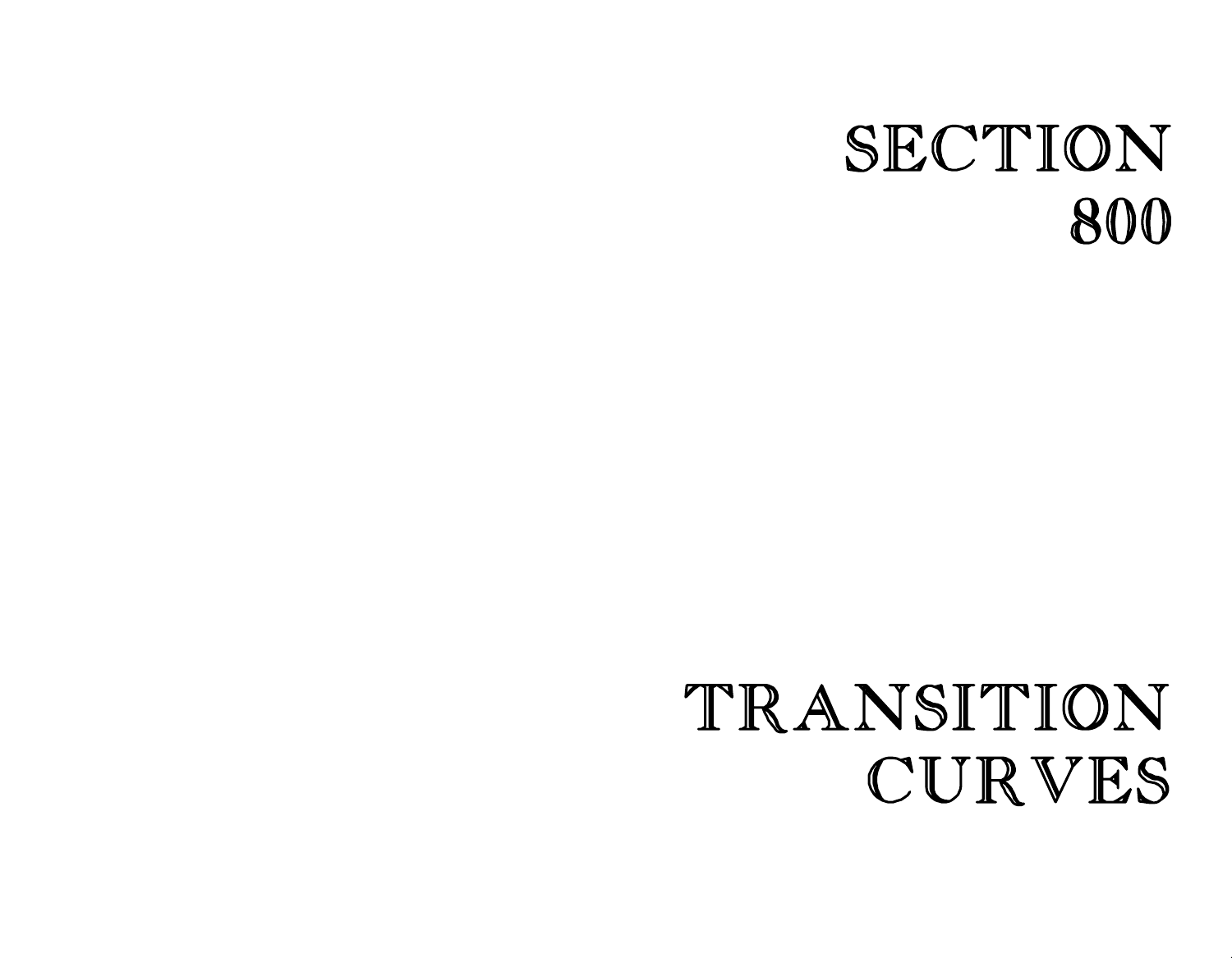| <b>Standard</b> | Page   | <b>Title</b>                                                                                                     | <b>Current</b><br><b>Revision</b> | <b>Previous Revisions</b> |  |  |  |  |  | Original<br><b>Standard</b> | <b>Insertable</b><br><b>Sheet</b> |
|-----------------|--------|------------------------------------------------------------------------------------------------------------------|-----------------------------------|---------------------------|--|--|--|--|--|-----------------------------|-----------------------------------|
|                 | 801.01 | Transition Curves for Rural and Urban<br><b>Highways and Street Conditions</b>                                   | 1/07                              |                           |  |  |  |  |  | 2/01                        |                                   |
|                 | 801.02 | Explanation of Tables and Instructions for use -<br><b>Urban Condtion</b>                                        | 1/07                              |                           |  |  |  |  |  | 2/01                        |                                   |
|                 | 801.03 | Explanation of Tables and Instructions for use -<br><b>Rural Condition</b>                                       | 1/07                              |                           |  |  |  |  |  | 2/01                        |                                   |
|                 | 801.04 | Explanation of Tables and Instructions for use -<br><b>General Condition</b>                                     | 1/07                              |                           |  |  |  |  |  | 2/01                        |                                   |
|                 | 801.05 | <b>Details for Transitioned Baseline Rural</b><br>Condition with Pavement Widening                               | 1/07                              |                           |  |  |  |  |  | 2/01                        |                                   |
|                 | 801.06 | Details for Non-Transitioned Baseline Urban<br>Condition and Rural Condition Without<br><b>Pavement Widening</b> | 1/07                              |                           |  |  |  |  |  | 2/01                        |                                   |
|                 | 801.07 | Details of Superelevation About Baseline                                                                         | 1/07                              |                           |  |  |  |  |  | 2/01                        |                                   |
| $TC-5$          | 801.08 | Details of Superelevation About Baseline                                                                         |                                   |                           |  |  |  |  |  | 2/01                        |                                   |
|                 | 801.09 | Example for Four Lane Roadways                                                                                   | 1/07                              |                           |  |  |  |  |  | 2/01                        |                                   |
|                 | 801.10 | Cross Section - Four Lane Roadways                                                                               |                                   |                           |  |  |  |  |  | 2/01                        |                                   |
|                 | 801.11 | Method of Applying TC-5 on Compound and<br>Reverse Curves Rural Condition Only With<br><b>Pavement Widening</b>  | 1/07                              |                           |  |  |  |  |  | 2/01                        |                                   |
|                 | 801.12 | Crown Transition / Crown Runoff (CR) Table                                                                       | 1/07                              | 7/01                      |  |  |  |  |  | 2/01                        |                                   |
|                 | 801.13 | Table 1                                                                                                          | 1/07                              |                           |  |  |  |  |  | 2/01                        |                                   |
|                 | 801.14 | Table 2                                                                                                          | 1/07                              |                           |  |  |  |  |  | 2/01                        |                                   |
|                 | 801.15 | Design Superelevation Rates Urban Conditions                                                                     |                                   |                           |  |  |  |  |  | 2/01                        |                                   |
|                 | 801.16 | Design Superelevation Rates Rural Conditions                                                                     |                                   |                           |  |  |  |  |  | 2/01                        |                                   |
|                 | 801.17 | Methodologies for Calculating TC-5 Values for<br><b>Urban Low-Speed Streets</b>                                  | 1/07                              |                           |  |  |  |  |  | 2/01                        |                                   |
|                 | 801.18 | Methodologies for Calculating TC-5 Values                                                                        | 1/07                              |                           |  |  |  |  |  | 2/01                        |                                   |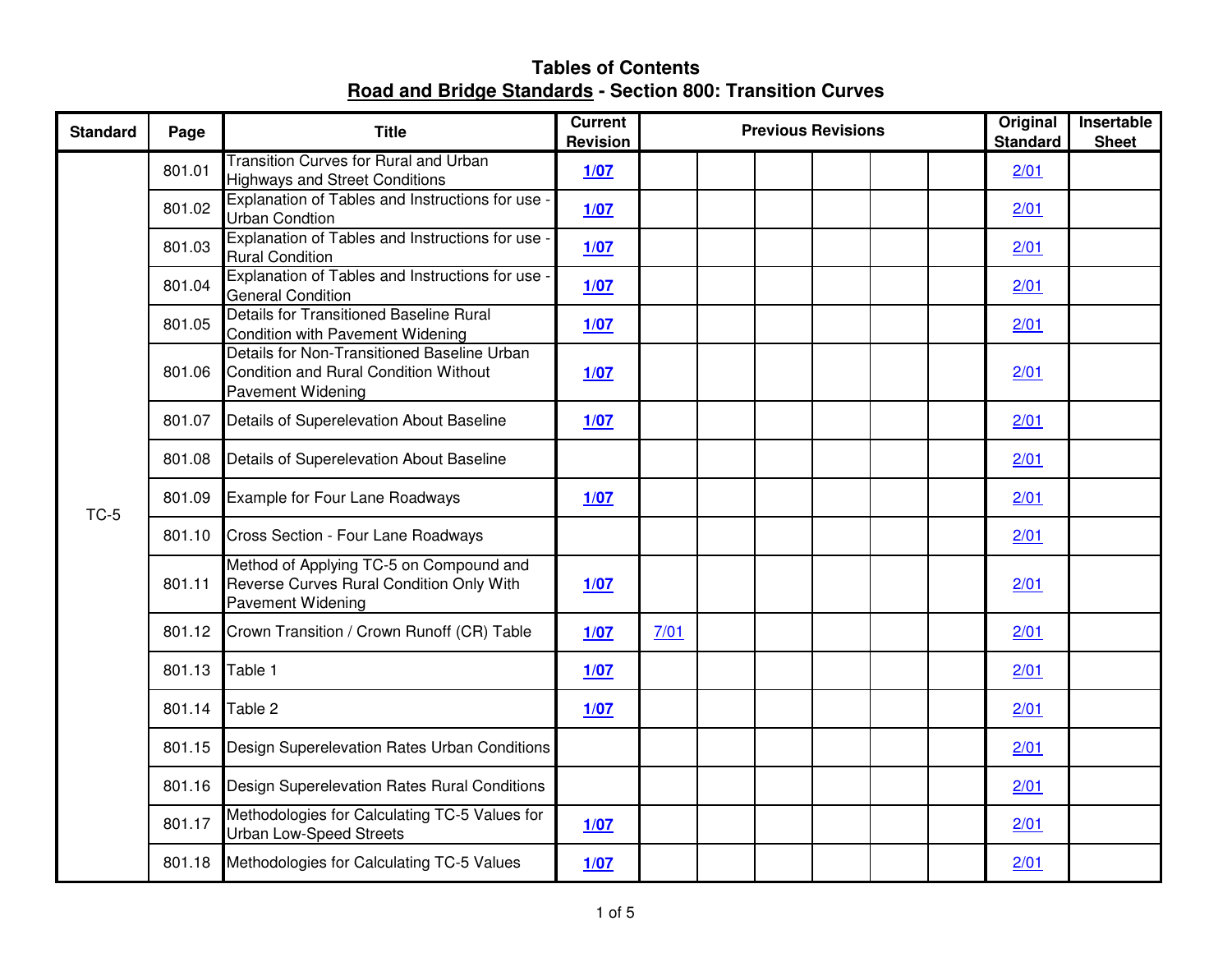| <b>Standard</b> | Page   | <b>Title</b>                                                    | <b>Current</b><br><b>Revision</b> | <b>Previous Revisions</b> | Original<br><b>Standard</b> | Insertable<br><b>Sheet</b> |
|-----------------|--------|-----------------------------------------------------------------|-----------------------------------|---------------------------|-----------------------------|----------------------------|
|                 | 801.19 | Calculated TC-5 Examples                                        | 1/07                              |                           | 2/01                        |                            |
|                 | 801.20 | Summary of Standard TC-5ULS (Urban Low<br>Speed) Design Factors | 1/07                              |                           | 2/01                        |                            |
|                 | 801.21 | Design Factors for a Design Speed of 20 mph<br>(Urban)          | 1/07                              |                           | 2/01                        |                            |
|                 | 801.22 | Design Factors for a Design Speed of 25 mph<br>(Urban)          | 1/07                              |                           | 2/01                        |                            |
|                 | 801.23 | Design Factors for a Design Speed of 30 mph<br>(Urban)          | 1/07                              |                           | 2/01                        |                            |
|                 | 801.24 | Design Factors for a Design Speed of 35 mph<br>(Urban)          | 1/07                              |                           | 2/01                        |                            |
|                 | 801.25 | Design Factors for a Design Speed of 40 mph<br>(Urban)          | 1/07                              |                           | 2/01                        |                            |
|                 | 801.26 | Design Factors for a Design Speed of 45 mph<br>(Urban)          | 1/07                              |                           | 2/01                        |                            |
|                 | 801.27 | Design Factors for a Design Speed of 50 mph<br>(Urban)          | 1/07                              |                           | 2/01                        |                            |
| $TC-5$          | 801.28 | Design Factors for a Design Speed of 55 mph<br>(Urban)          | 1/07                              |                           | 2/01                        |                            |
|                 | 801.29 | Design Factors for a Design Speed of 60 mph<br>(Urban)          | 1/07                              |                           | 2/01                        |                            |
|                 | 801.30 | Design Factors for a Design Speed of 20 mph<br>(Rural)          | 1/07                              |                           | 2/01                        |                            |
|                 | 801.31 | Design Factors for a Design Speed of 25 mph<br>(Rural)          | 1/07                              |                           | 2/01                        |                            |
|                 | 801.32 | Design Factors for a Design Speed of 30 mph<br>(Rural)          | 1/07                              |                           | 2/01                        |                            |
|                 | 801.33 | Design Factors for a Design Speed of 35 mph<br>(Rural)          | 1/07                              |                           | 2/01                        |                            |
|                 | 801.34 | Design Factors for a Design Speed of 40 mph<br>(Rural)          | 1/07                              |                           | 2/01                        |                            |
|                 | 801.35 | Design Factors for a Design Speed of 45 mph<br>(Rural)          | 1/07                              |                           | 2/01                        |                            |
|                 | 801.36 | Design Factors for a Design Speed of 50 mph<br>(Rural)          | 1/07                              |                           | 2/01                        |                            |
|                 | 801.37 | Design Factors for a Design Speed of 55 mph<br>(Rural)          | 1/07                              |                           | 2/01                        |                            |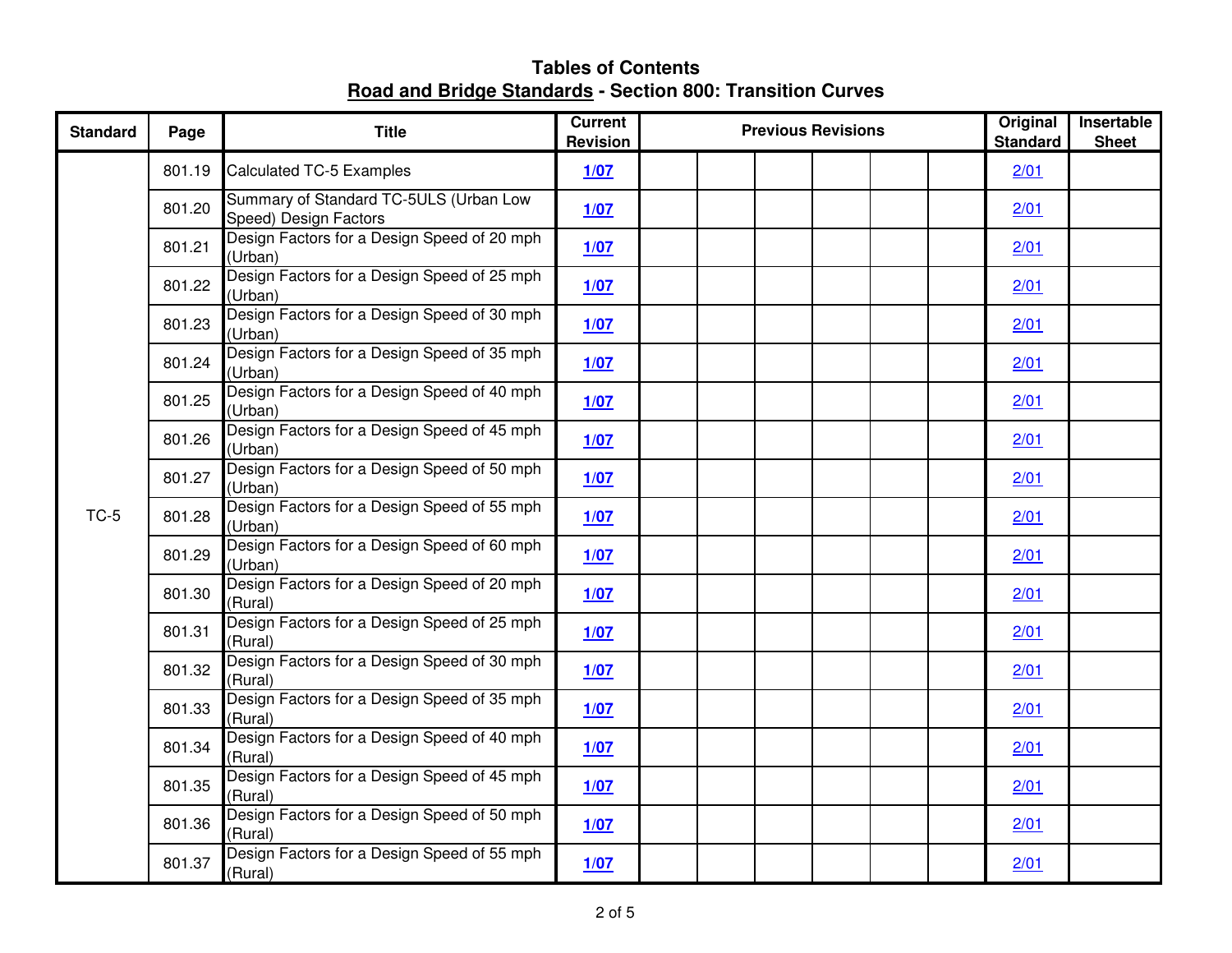| <b>Standard</b> | Page   | <b>Title</b>                                                                                                            | <b>Current</b><br><b>Revision</b> | <b>Previous Revisions</b> |  |  |  |  |  | Original<br><b>Standard</b> | Insertable<br><b>Sheet</b> |
|-----------------|--------|-------------------------------------------------------------------------------------------------------------------------|-----------------------------------|---------------------------|--|--|--|--|--|-----------------------------|----------------------------|
|                 | 801.38 | Design Factors for a Design Speed of 60 mph<br>(Rural)                                                                  | 1/07                              |                           |  |  |  |  |  | 2/01                        |                            |
| $TC-5$          | 801.39 | Design Factors for a Design Speed of 65 mph<br>(Rural)                                                                  | 1/07                              |                           |  |  |  |  |  | 2/01                        |                            |
|                 | 801.40 | Design Factors for a Design Speed of 70 mph<br>(Rural)                                                                  | 1/07                              |                           |  |  |  |  |  | 2/01                        |                            |
|                 | 802.01 | <b>Transition Curves for Rural and Urban</b><br><b>Highways and Street Conditions</b>                                   | 1/07                              |                           |  |  |  |  |  | 10/02                       |                            |
|                 | 802.02 | Explaination of Tables and Instructions for use<br><b>Urban Condition</b>                                               | 1/07                              |                           |  |  |  |  |  | 10/02                       |                            |
|                 | 802.03 | Explaination of Tables and Instructions for use -<br><b>Rural Condition</b>                                             | 1/07                              |                           |  |  |  |  |  | 10/02                       |                            |
|                 | 802.04 | Explaination of Tables and Instruction for use -<br><b>General Condition</b>                                            | 1/07                              |                           |  |  |  |  |  | 10/02                       |                            |
|                 | 802.05 | <b>Details for Transitioned Baseline Rural</b><br>Condition with Pavement Widening                                      | 1/07                              |                           |  |  |  |  |  | 10/02                       |                            |
|                 | 802.06 | Details for Non-Transitioned Baseline Urban<br>Condition and Rural Condition Without<br><b>Pavement Widening</b>        | 1/07                              |                           |  |  |  |  |  | 10/02                       |                            |
| TC-5.01         | 802.07 | Details of Superelevation About Baseline                                                                                | 1/07                              |                           |  |  |  |  |  | 10/02                       |                            |
|                 | 802.08 | Details of Superelevation About Baseline                                                                                |                                   |                           |  |  |  |  |  | 10/02                       |                            |
|                 | 802.09 | Example for Four Lane Roadways                                                                                          | 1/07                              |                           |  |  |  |  |  | 10/02                       |                            |
|                 | 802.10 | Cross Section - Four Lane Roadways                                                                                      |                                   |                           |  |  |  |  |  | 10/02                       |                            |
|                 | 802.11 | Method of Applying TC-5.01 on Compound<br><b>Curves Rural Condition With Pavement</b><br>Widening                       |                                   |                           |  |  |  |  |  | 10/02                       |                            |
|                 | 802.12 | Method of Applying TC-5.01 on Reverse<br><b>Curves Rural Condition With Pavement</b><br>Widening                        | 1/07                              |                           |  |  |  |  |  | 10/02                       |                            |
|                 | 802.13 | Method of Applying TC-5.01 on Compound<br><b>Curves Urban &amp; Rural Condition Without</b><br><b>Pavement Widening</b> | 1/07                              | 3/03                      |  |  |  |  |  | 10/02                       |                            |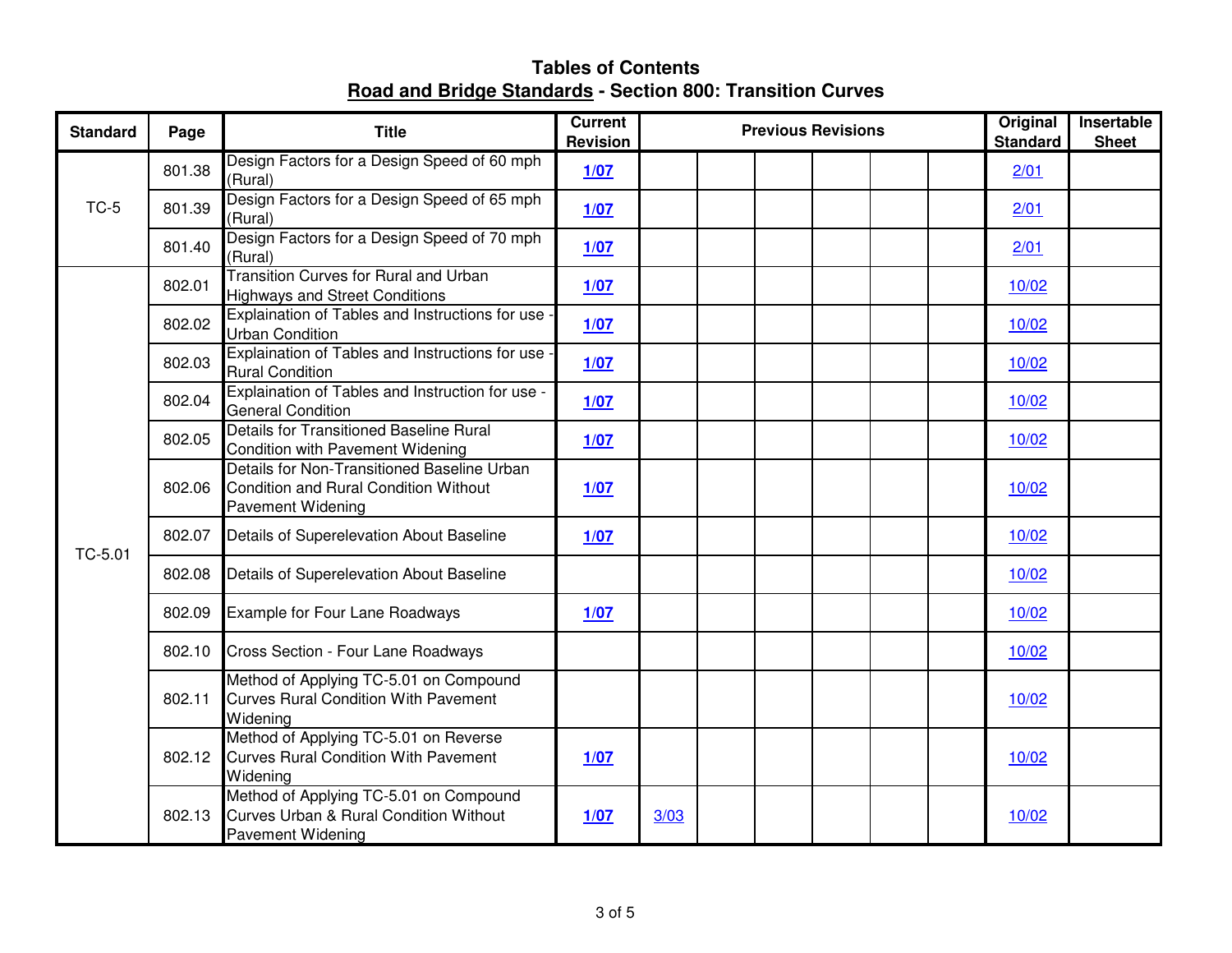| <b>Standard</b> | Page    | <b>Title</b>                                                                                                | <b>Current</b><br><b>Revision</b> | <b>Previous Revisions</b> |      |  |  |  |  | Original<br><b>Standard</b> | Insertable<br><b>Sheet</b> |
|-----------------|---------|-------------------------------------------------------------------------------------------------------------|-----------------------------------|---------------------------|------|--|--|--|--|-----------------------------|----------------------------|
|                 | 802.14  | Method of Applying TC-5.01 on Reverse<br>Curves Urban & Rural Condition Without<br><b>Pavement Widening</b> | 1/07                              | 3/03                      |      |  |  |  |  | 10/02                       |                            |
|                 | 802.15  | <b>Blank Sheet</b>                                                                                          |                                   |                           |      |  |  |  |  | 10/02                       |                            |
|                 | 802.16  | Crown Transition / Crown Runoff (CR) Table                                                                  | 1/07                              |                           |      |  |  |  |  | 10/02                       |                            |
|                 | 802.17  | Table 1                                                                                                     | 1/07                              |                           |      |  |  |  |  | 10/02                       |                            |
|                 | 802.18  | Table 2                                                                                                     | 1/07                              |                           |      |  |  |  |  | 10/02                       |                            |
|                 | 802.19  | Design Superelevation Rates Urban Conditions                                                                |                                   |                           |      |  |  |  |  | 10/02                       |                            |
| TC-5.01         | 802.20  | Design Superelevation Rates Rural Conditions                                                                |                                   |                           |      |  |  |  |  | 10/02                       |                            |
|                 | 802.21  | Methodologies for Calculating TC-5.01 Values<br>for Urban Low-Speed Streets                                 | 1/07                              | 7/05                      | 7/03 |  |  |  |  | 10/02                       |                            |
|                 | 802.21A | Methodologies for Calculating TC-5.04 Values<br>for Urban Low-Speed Streets                                 | 1/07                              |                           |      |  |  |  |  | 2/06                        |                            |
|                 | 802.22  | Methodologies for Calculating TC-5.01 Values                                                                | 1/07                              | 7/03                      | 3/03 |  |  |  |  | 10/02                       |                            |
|                 | 802.23  | Calculated TC-5.01 Examples                                                                                 | 1/07                              |                           |      |  |  |  |  | 10/02                       |                            |
|                 | 802.24  | Summary of Standard TC-5.01 ULS (Urban<br>Low Speed) Design Factors                                         | 1/07                              | 7/05                      |      |  |  |  |  | 10/02                       |                            |
|                 | 802.24A | Summary of Standard TC-5.04 ULS (Urban<br>Low Speed) Design Factors                                         | 1/07                              |                           |      |  |  |  |  | 2/06                        |                            |
|                 | 802.25  | Design Factors for a Design Speed of 20 mph<br>(Urban)                                                      | 1/07                              |                           |      |  |  |  |  | 10/02                       |                            |
|                 | 802.26  | Design Factors for a Design Speed of 25 mph<br>(Urban)                                                      | 1/07                              |                           |      |  |  |  |  | 10/02                       |                            |
|                 | 802.27  | Design Factors for a Design Speed of 30 mph<br>(Urban)                                                      | 1/07                              |                           |      |  |  |  |  | 10/02                       |                            |
|                 | 802.28  | Design Factors for a Design Speed of 35 mph<br>(Urban)                                                      | 1/07                              |                           |      |  |  |  |  | 10/02                       |                            |
|                 | 802.29  | Design Factors for a Design Speed of 40 mph<br>(Urban)                                                      | 1/07                              |                           |      |  |  |  |  | 10/02                       |                            |